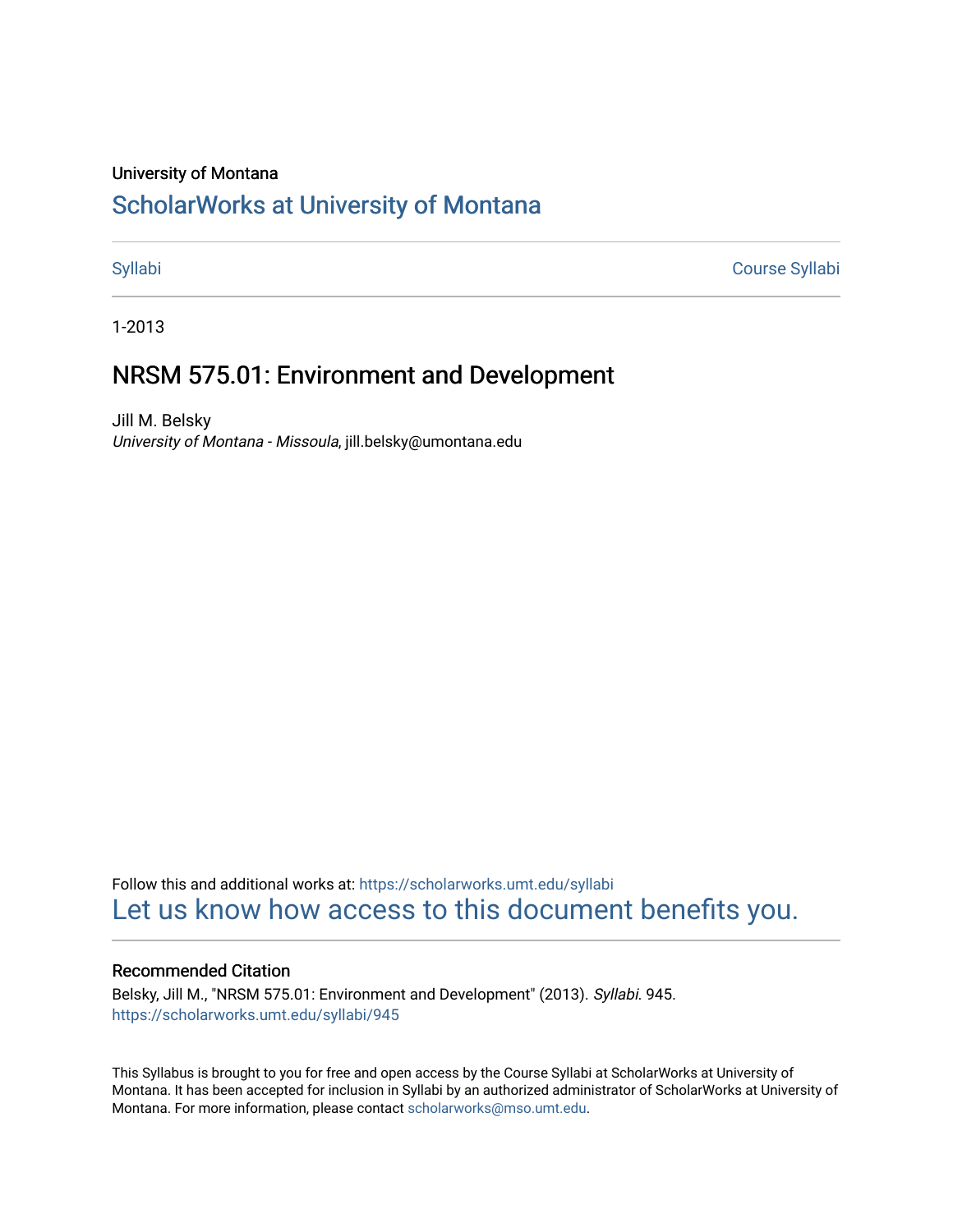# **NRSM 475 (34768) & 575 (CRN 34771) Environment and Development**

Instructor: Professor Jill Belsky, Dept. of Society & Conservation Class time: Tues/Thurs 11:10-12:30 Office: 410 Clapp Bldg Classroom: Forestry 301 Contact: (406) 243-4958, [jill.belsky@umontana.edu](mailto:jill.belsky@umontana.edu) Office hours: Tues/Thurs 12:45-2:00

Teaching Assistant: Laura Caplins Bosak, office: Clapp Bldg 446, contact: *[laura.caplins@uconnect.edu](mailto:laura.caplins@uconnect.edu)* 

#### **Course Description**

This course examines the roots of human inequality and environmental degradation associated with development, and responses towards establishing new patterns and processes of development which may be considered more sustainable – sustainable in terms of the demands made on the physical, ecological and cultural resources of the globe, and especially the characteristics of technology, societal organization and economic production which underpin them. We will look closely at actors and institutions around the globe who are trying to reconcile economic and human development with sustainable environmental use and management, and critically examine both the opportunities and challenges associated with innovations being tried from the emerging sustainable development "tool box".

*Be forewarned*--- *the emphasis in this course is on learning to understand, think and write critically about social forces especially associated with environment, development, and conservation rather than on surveying all of the major environmental issues or conservation strategies in the world today.* Course readings, videos, discussions and assignments confront head on underlying micro and macro processes across multiple spatial and temporal scales. For many students, taking a multi-scaled approach is very challenging, as is studying big, complex processes such as capitalism, modernization, development and sustainable development; it is particularly challenging to take a *critical perspective.* The latter refers to understanding social-environmental interactions and change from various perspectives including 1) forces that cannot be directly observed but need to be understood through interrogating underlying meanings and struggles over meanings and 2) people and social movements representing concerns of poor families, politically marginalized ethnic groups, communities and/or genders. The subject matter and approach taken in this class is complex and may make some of you uncomfortable at times; but the instructor and TA are here to help explain difficult and new concepts, and ground them in current issues and real life experiences. The expectation of you is that by enrolling in this class you are agreeing to do your best to undertake this challenge and to let her know when you don't understand something or wish to examine it further or in a different way.

*Learning Objectives*-- at the end of the course you will be able to:

- *describe* key social forces influencing society-environment-development interactions and strategies;
- *analyze* different perspectives on the origins, consequences and potential management of environment including major debates in sustainable development; and
- *evaluate* the opportunities and challenges of current conservation, environment and development strategies, as variably impacted by peoples, cultures, and environments with different and often unequal social and ecological characteristics and histories.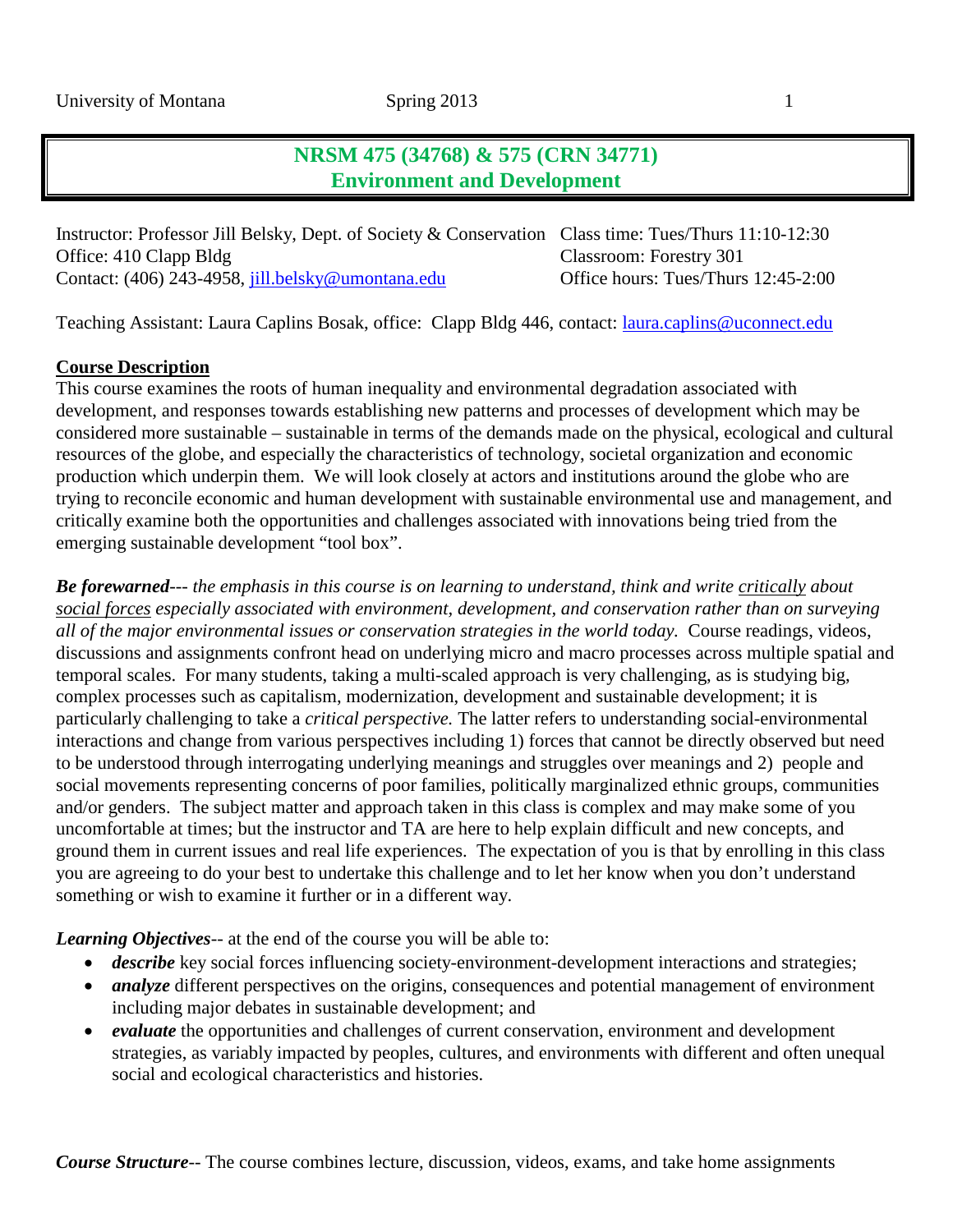(including occasional evening public lectures). Students are expected to actively engage in all course activities, take responsibility for their own educational development (e.g. by coming to class prepared and with questions), and to contribute towards creating a healthy learning community. All views are welcomed in class but they must be communicated in class in a civil and never hostile manner.

*Readings* -- There is one required text for this class available for purchase at the UC Bookstore and supplemented by readings from journal articles, book chapters, internet, reports, etc. The latter are available from the UM Mansfield Library circulation desk: you may check out a cd with all the required readings or you may get them electronically through the ERES system [\(http://eres.lib.umt.edu;](http://eres.lib.umt.edu/) password: NRSM475). Please note additional readings are required for graduate students enrolled in 575 but are optional for undergraduates.

Required Text: Elliot. Jennifer. 2013. An Introduction to Sustainable Development. 4<sup>th</sup> ed. Routledge Press.

### *Grading*-- Your final grade will include evaluation of the following:

*Class participation (5% of final grade):* Participation includes attendance, punctuality, attentiveness, effort, completing all readings and offering your thoughts, ideas, opinions, and questions during class. Your participation grade is not based on knowing the "right" answers or the quantity or length of your comments but rather your willingness to contribute, evidence that you have completed and thought through material presented in the reading, and the increasing quality of your contributions.

*Video critiques (20% of final grade):* We will view seven videos during the semester. Students are required to submit critiques of **four** of the films. Your critiques will be graded in the following way: *excellent* (correct summary, critical application of theory and insightful questions), *good* (good attempt to summarize, apply theory and raise questions but room for improvement) and *unsatisfactory* (did not summarize correctly, engage with the readings and/or raise good questions as noted in the guidelines).

### *Two in class Exams (each 20% of final grade).* Short answers and essays.

*Abstract and Final Paper (35% of final grade):* Each student will conduct independent research on a conservation or sustainable development initiative or organization and prepare a final paper. More details later

**Grading Policy and Assignments:** Please mark assignment due dates and exam dates on your calendar and plan accordingly. Please note that *EXTENSIONS OR MAKE-UP EXAMS REQUIRE PRIOR APPROVAL FROM THE INSTRUCTOR.* In the absence of such approval (and presuming no serious emergency), a zero will be given if you fail to take an exam or turn in an assignment.

| <b>Assignment</b>           | Due Date                | % of Final Grade |            | <b>Grading Scale</b> |            |  |
|-----------------------------|-------------------------|------------------|------------|----------------------|------------|--|
| Participation               | Throughout              |                  | 94-100 A   |                      | 73-76 C    |  |
| Four Video Critiques        | Class after video shown | 20               | $91-93$ A- |                      | 70-72 C-   |  |
| Exam 1                      | 3/5                     | 20               | $87-90$ B+ |                      | $68-69$ D+ |  |
| Exam 2                      | 3/26                    | 20               | 83-86 B    |                      | $63-67$ D  |  |
| <b>Abstract Final Paper</b> | 4/16                    |                  | 80-82 B-   |                      | $60-62$ D- |  |
| Final Paper                 | 5/7                     | 30               | 77-79      | $C+$                 | $< 60$ F   |  |
|                             |                         | 100%             |            |                      |            |  |

**NRSM 575:** Graduate students are required to read all assigned readings plus those marked *575.* On exams and other assignments, graduate students are expected to achieve a higher level of theoretical integration and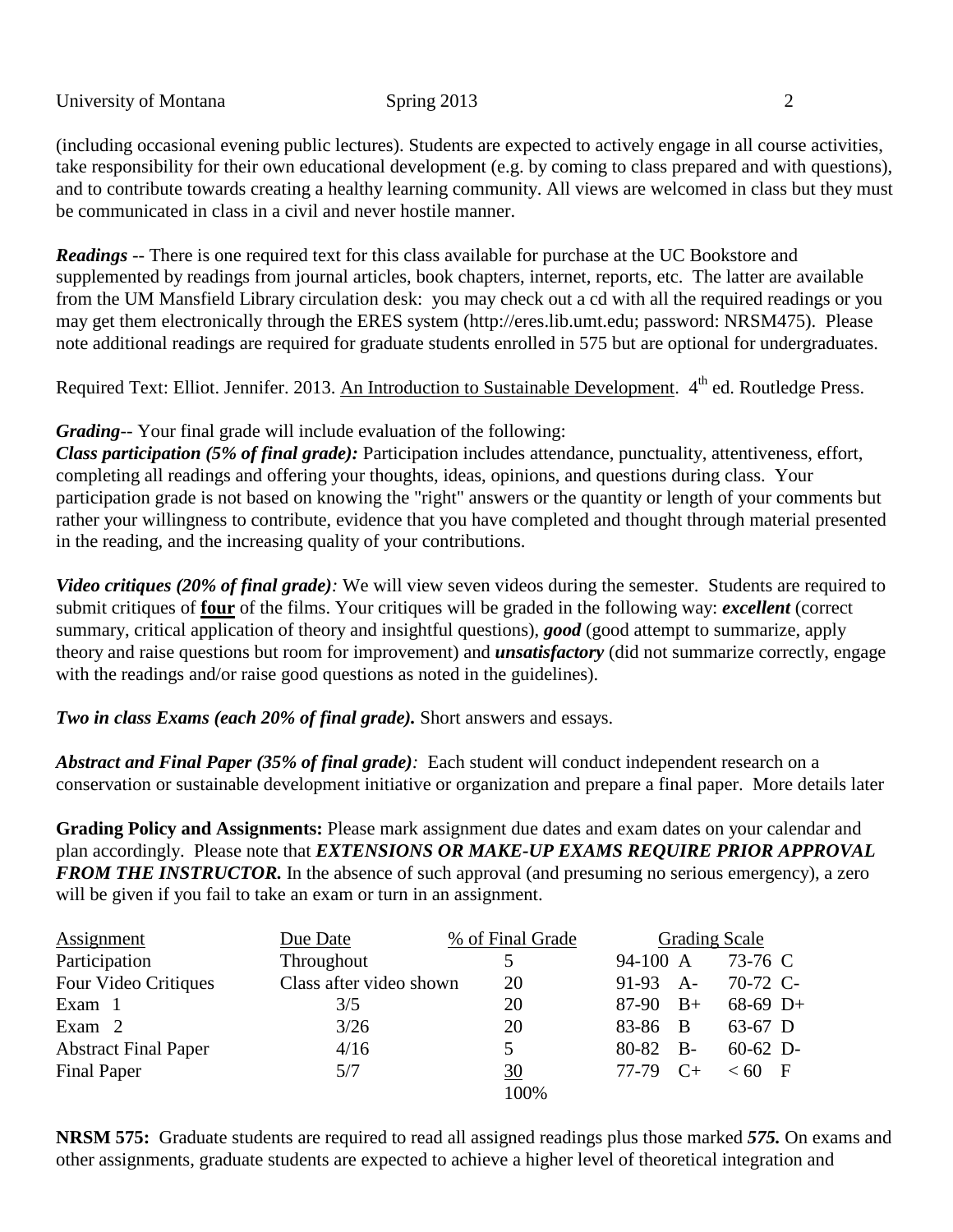sophistication than undergraduate students. The instructor and/or TA will meet periodically throughout the semester with the graduate students (as schedules permit) for seminar-style discussion of course materials. Graduate students will occasionally be asked to summarize 575 readings and/or lead discussions during class sessions. The following texts are recommended for graduate students seeking more background:

P. McMichael. 2012. *Development and Social Change: A Global Perspective* (5<sup>th</sup> *ed*). Pine Forge and Sage W.M. Adams. 2009. *Green Development: Environment and Sustainability in a Developing World.* Routledge.

*All students must practice academic honesty. Academic misconduct is subject to an academic penalty by the course instructor and/or a disciplinary sanction by the University. All students need to be familiar with the Student Conduct Code. The Code is available for review on line at:* [www.umt.edu/SA/VPSA/index.cfm?page?1321](http://www.umt.edu/SA/VPSA/index.cfm?page?1321)*.*

*Advising***:** You may e-mail, phone, or come to the instructor's or TA's office hours (TBA). You are always welcome to make an appointment to talk to the instructor outside of my office hours (schedules permitting). I encourage you to talk with me or the TA if you have questions or difficulties with the material. Please don't wait until the day before (or after) an exam.

#### *More on Assignments:*

#### **Video Critiques**

Each video critique will entail a two double-spaced pages (12 point font, 1 inch margins). You must complete four video critiques throughout the semester. Be sure to keep count of the number of critiques you submit. *Critiques are due the class period following the viewing of the film*. **Please Follow this format:**

- 1. Title: Write the video title and number (listed on syllabus) on the top of page one.
- 2. Description: Very briefly summarize the major theme or points of the video (one paragraph).
- 3. Analysis: Discuss how the video engages **two** key concepts or theories discussed in class.
- 4. Evaluation: Drawing on your analysis, evaluate (i.e., judge) the video this can be its application (or failure to consider) a particular theory or body of knowledge, or its major conclusions or recommendations - make sure you provide ample evidence and clear reasoning for your evaluation.
- 5. Questions: List three specific questions inspired by the video that are related to the course and your ongoing reflection on what you are learning.

#### **Final Paper**

**Objective:** The purpose of the final paper is for you to assess a current conservation or sustainable development initiative or organization and describe, analyze and evaluate it according to criteria, lessons and evidence learned from class and your own readings, videos and discussions.

**Selecting a topic:** Each student will select an initiative or organization as the focus of your final research paper. You should pick one that has an explicit concern for conservation/sustainable development. If the scope of the initiative or organization is very large, you should select a smaller program or project associated with it. You may choose something that is operating internationally, in the USA, or in Montana. You may make your selection based on the novelty of the initiative or organization's approach, a noteworthy project, its geographical location, or prior experience with the organization. You are encouraged to choose a topic that you would like to know more about and/or even volunteer or work for in the future. Do not select an initiative or organization with scant information as you will not be able to complete the assignment. At the end of the discussion is a list of possible initiatives and organizations. These are just suggestions; you do not have to pick from this list*.*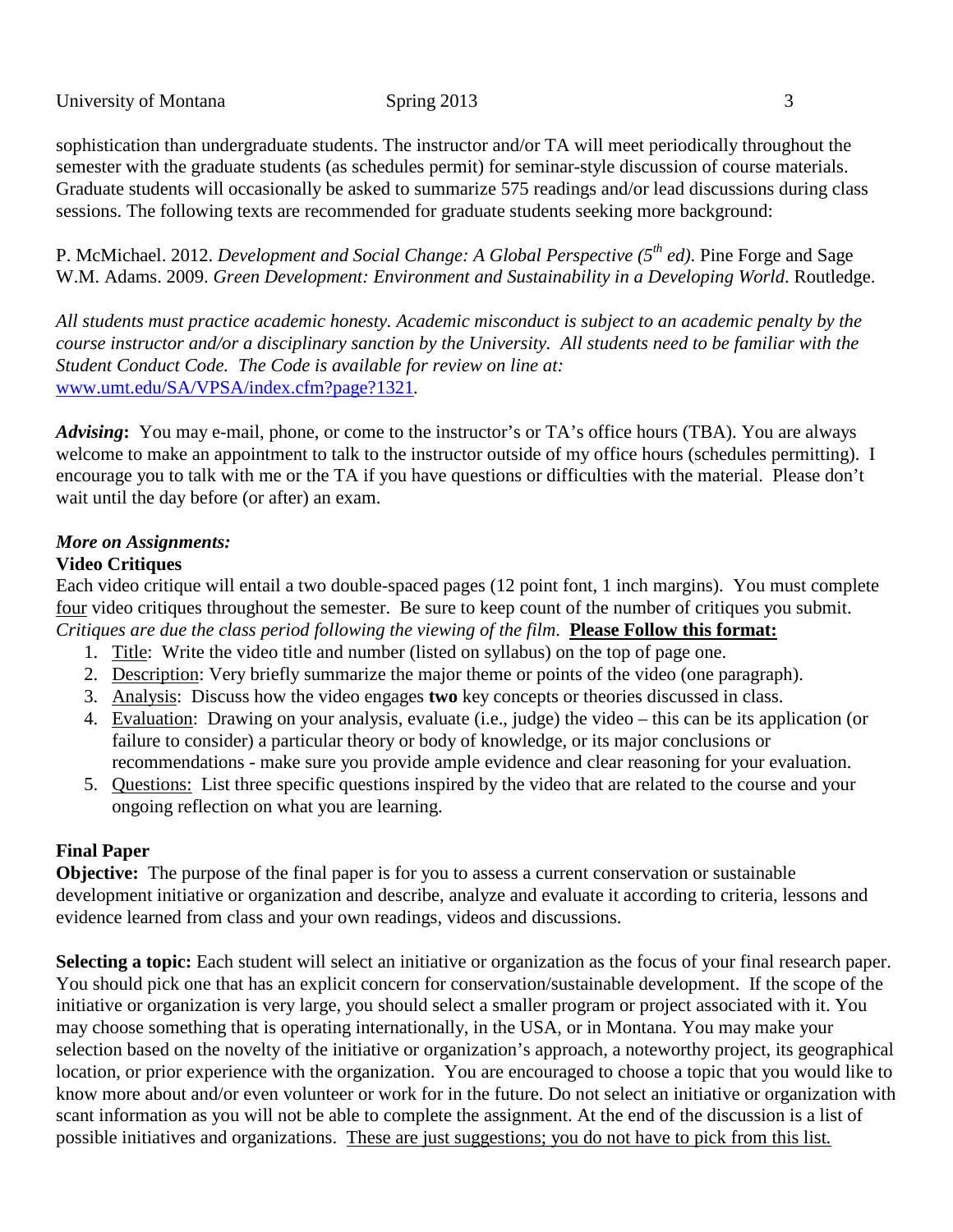**Abstract for the Final Paper:** This is a one page (maximum) summary of the initiative or organization you have selected for your final paper and a very brief description what you plan to examine. The latter should specify if you are focusing on the overall initiative or organization or a particular dimension or project or regional application. Include **5 references** that you will use in completing the requirements for the final paper – see below. The purpose of the abstract is to ensure that you have selected an initiative or organization that is in keeping with the objective of the assignment and which you can find sufficient information to complete it.

**Final Paper: You must follow the format below; label each section as outlined**. The final paper should be 8- 10 pages (12 point font, 1 inch margins). You are welcome to discuss your paper with class members or anyone else with knowledge about the initiative or organization. *However, the analysis and writing of the final paper must be your own individual work.* The final paper must involve the following sections:

- *1.* **Contact Information**: At the top of the first page provide the name and contact information for the initiative or organization, including website, mailing address, and phone number.
- *2.* **Description**: Building on your abstract, very briefly describe the initiative or organization and its overall mission or the particular project you have chosen. This section should be around 2 pages.
- *3.* **Analysis:** Select *TWO* of the key concepts we have used in class appropriate to your topic and use it as a basis for analysis, including how the initiative or organization defines its problem, selects an approach towards solution(s) and explains its successes or failures. Some example of key concepts relate to development, sustainable development, globalization, environmental externality, environmental justice, traditional ecological knowledge, free vs fair markets, debates over protected areas and community-based conservation. **This will require your** *critical analysis* **using class readings, lectures and discussions to examine what the initiative or organization claims to be doing and why; interrogate assumptions, claims, and contradictions.** The point here is not to accept at face value what you read on a web page – use the knowledge gained from class to critically examine and ask questions of the organization and its projects, even if you don't know the answer. This section should be around 3 pages.
- *4.* **Evaluation:** Drawing on your analysis briefly evaluate or judge what you see as the initiative or organization or project's major strengths and/or limitations. This could be related to their framing of problems and mission, chosen strategy, practical accomplishments or ongoing struggles. **Be as specific as possible with regard to your reasoning and the evidence you provide for your evaluation.** Be attentive to real social and ecological conditions so your suggestions are feasible and practical. This section should be around 3 pages
- *5.* **Literature cited:** You must cite all the literature you use to describe, analyze, and evaluate the organization; it is fine to use material from class and/or include additional readings (e.g. website and internet resources, reports, articles, book chapters, information from key sources). Please follow conventional social science citation protocols (author last name and year in parentheses in the text and a complete bibliography at the end, including the full web address for any online resource).

**Helpful hints:** *The analysis and evaluation sections are the most important; they should take up over half of the paper*.You will need to do both original research and thinking. Search the library and internet for information about your organization and its activities. There may be formal evaluations available for larger organizations. Closely examine its website and other relevant sites. You are likely to need to email your chosen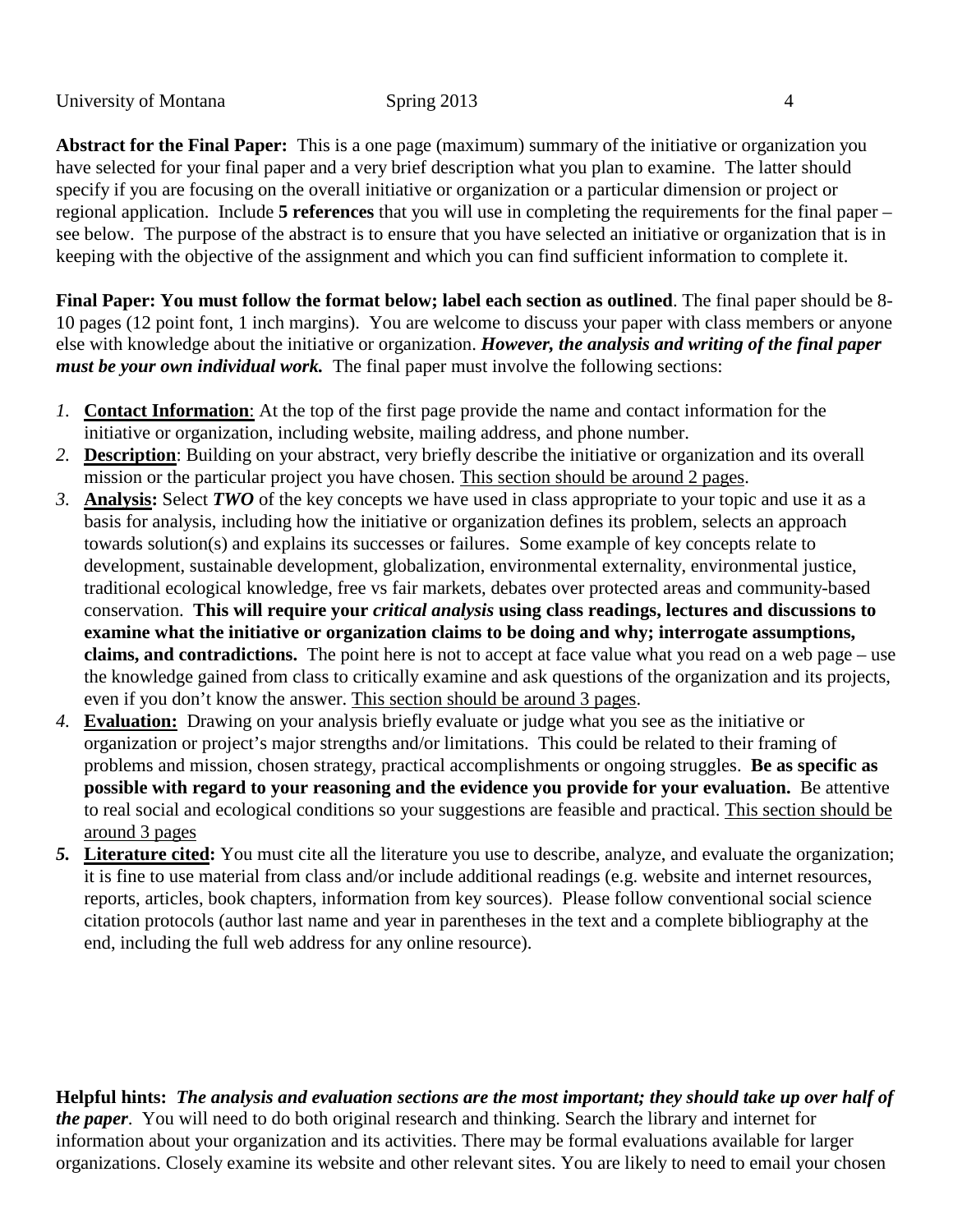organization. Email someone involved with the initiative or associated with your organization early on with a concise list of questions, or if local, try to contact them by phone. Be polite and persistent, but realize that they are busy and may not respond immediately; hence the need to email them early and possibly often.

#### **Suggestions of Environment/Conservation/Sustainable Development Organizations (across the spectrum)**

| <b>International NGOs (including initiatives)</b>          | <b>U.S. NGOs</b>                                  |  |  |
|------------------------------------------------------------|---------------------------------------------------|--|--|
|                                                            | Sonoran Institute                                 |  |  |
| World Wildlife Fund (WWF)                                  |                                                   |  |  |
| Conservation International (CI)                            | Yellowstone to Yukon (Y2Y)                        |  |  |
| The Nature Conservancy (TNC)                               | Defenders of Wildlife (US)                        |  |  |
| Corporate Watch                                            | <b>Greater Yellowstone Coalition</b>              |  |  |
| <b>Inter-American Foundation</b>                           | <b>Rainforest Alliance</b>                        |  |  |
| Global Exchange                                            | <b>Pesticide Action Network</b>                   |  |  |
| Earthjustice                                               | Alternate Energy Research Organization (AERO)     |  |  |
| Friends of the Earth                                       | <b>Trust for Public Land</b>                      |  |  |
| Community Conservation, Inc.                               | <b>National Network of Forest Practitioners</b>   |  |  |
| Food First                                                 | <b>Sand County Foundation</b>                     |  |  |
| Coral Cay Conservation                                     | <b>Sustainable Northwest</b>                      |  |  |
| Wetlands International                                     | <b>Land Trust Alliance</b>                        |  |  |
| Population Institute                                       | The Wilderness Society                            |  |  |
| <b>Borneo Project</b>                                      | <b>Institute for Local Self-Reliance</b>          |  |  |
| La Via Campesina                                           | Natural Resources Defense Council                 |  |  |
| Highlander Research and Education Center                   | National Wildlife Federation                      |  |  |
| Women's Environment & Development Organization (WEDO)      |                                                   |  |  |
| <b>Community Forestry International</b>                    |                                                   |  |  |
| Fair Trade Federation                                      |                                                   |  |  |
| <b>Catholic Relief Services</b>                            | Montana (including initiatives)                   |  |  |
| <b>CARE</b>                                                | Women's Voices for the Earth (WVE)                |  |  |
| SmartWood                                                  | <b>Clark Fork Coalition</b>                       |  |  |
|                                                            | Institute for Biomimicry                          |  |  |
|                                                            | Five Valleys Land Trust                           |  |  |
|                                                            | Wildlands CPR                                     |  |  |
| <b>NGO Directories</b>                                     | National Center for Appropriate Technology        |  |  |
| <b>Environmental Grantmakers Association</b>               | Citizens for a Livable Montana (CALM)             |  |  |
| http://www.ega.org/ngos/profile.php?op=list                | Blackfoot Challenge (Blackfoot Community Project) |  |  |
| WANGO (Global)                                             | Garden City Harvest                               |  |  |
| http://www.wango.org/resources.aspx?section=ngodir         | Northwest Connections (Montana Legacy Project)    |  |  |
| Central and Eastern Europe                                 | Swan Ecosystem Center                             |  |  |
| http://www.rec.org/rec/databases/ngodirectory/ngofind.html | Montana Land Reliance                             |  |  |
|                                                            |                                                   |  |  |
|                                                            |                                                   |  |  |
|                                                            |                                                   |  |  |
|                                                            |                                                   |  |  |
|                                                            |                                                   |  |  |
|                                                            |                                                   |  |  |

#### **TOPICS AND READING ASSIGNMENTS**

**1. Introduction**

**Tues, 1/29 Introduction to the course**

**Thur, 1/31 Society, Environment & Development: Intersections**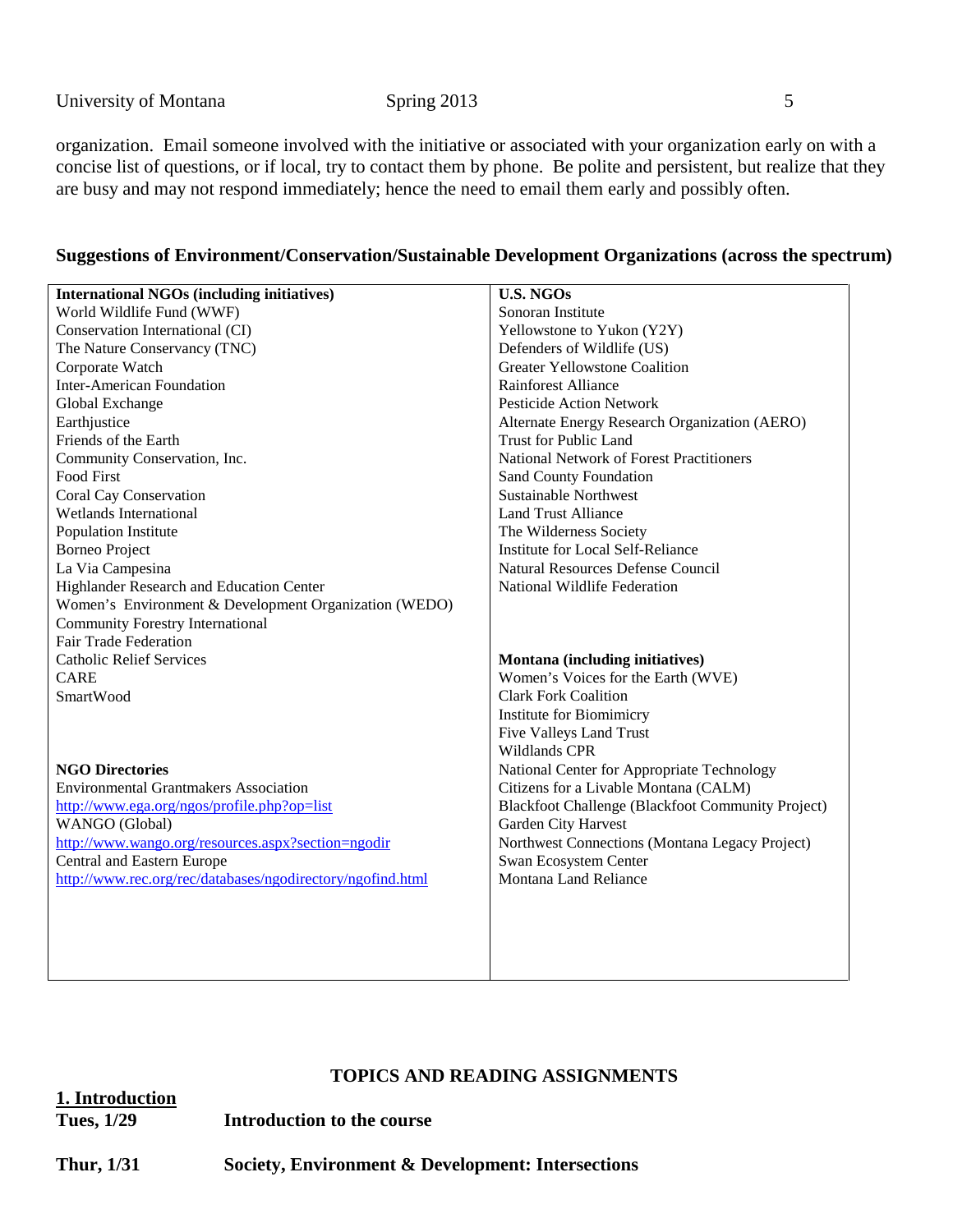- King, L and McCarthy, D. 2005. Introduction: Environmental problems require social solutions, p xixxi. In: L. King and D. McCarthy (eds.). *Environmental Sociology: From Analysis to Action*. Rowman and Littlefield; Merchant, C. 1992.
- Greider, T. and L. Garkovich. 1994. Landscapes: the Social Construction of Nature and the Environment. Rural Sociology 59(1):1-24. *♦575:* Bell, M.M. 2004. Chapter 1: Environmental Problems and Society. In: An Invitation to Environmental Sociology. Pine Forge Press. Pp. 1-26. Schmidt-Vogt, D. 2005. Our second nature… Historic Environment 19(1):14-17.

(Please attend: **Monday, February 4, 2013; 8:00 pm**; Dennison Theatre; lecture by Anna Lappe, author of *Diet for a Hot Planet,"Sustainability, "Sustenance and Social Change: How Sustainable Food and Farming can Nourish the World and Transform Communities.")*

## **2. From National Development to Globalization**

**Tues, 2/5 Setting the Context: Nature and Society Interactions Video #1***: Cadillac Desert: Mulholland's Dream*

● Crow, M.M. 2007. None dare call it hubris: the limits of knowledge. Issues in Science and Technology, Winter, pgs. 1-4.

*♦575:* Robbins, P. 2012. Political versus apolitical ecologies. Oxford: Blackwell Pub. Chap 1.

## **Thurs, 2/7 Part 1: Colonialism, Post-Colonialism and the Emergence of Development**

 • McMichael, P. 2004. *Development and Social Change: A Global Perspective* (3rd ed.). Pine Forge, Chap 1 (pgs. 2-38).

## **Tues, 2/12 Part 2: National Development Project: Modernization and Markets**

• McMichael, P. 2004. *Development and Social Change: A Global Perspective* (3<sup>rd</sup> ed.). Pine Forge, Chap 2 (pgs. 39-71).

♦575: Webster, A. 1990. Introduction to the sociology of development. MacMillan Press. Chap 3 (pps 49- 63).

### **Thurs, 2/14 Political Economy of Development: Or Creating Dependency and Underdevelopment** *Video #2 Controlling Interests*

- Nadal, P. 2012. Underdevelopment and historicism: W.W. Rostow and Andre Gunder Frank.
- Mitchell, T. 1991. America's Egypt: Discourse of the Development Industry. Middle East Report, March-April pp. 18-42.

## **Tues, 2/19 The (First) Green Revolution: Social Equity and Sustainability Concerns**

- Oasa and Jennings 1982. Science and authority in International Agricultural Research. Bulletin of Concerned Asian Scholars, 14(4):30-44.
- Norrgard, R.B. 1988. The rise of the global exchange economy and the loss of biological diversity. In EO Wilson. *Biodiversity.* Chap 23. (cont. on next page) ♦**575**: Perkins, J.H. 1990. The Rockerfeller Foundation and the Green Revolution, 1941-1956. *Agriculture and Human Values* 7(3-4): 6-18.

## **Thurs, 2/21 What "Counts" in Development?**

- G.D.P.R.I.P New York Times, August 9, 2009
- Revkin, A.C. 2005. A new measure of well-being from a happy little kingdom. NYT 11.4.05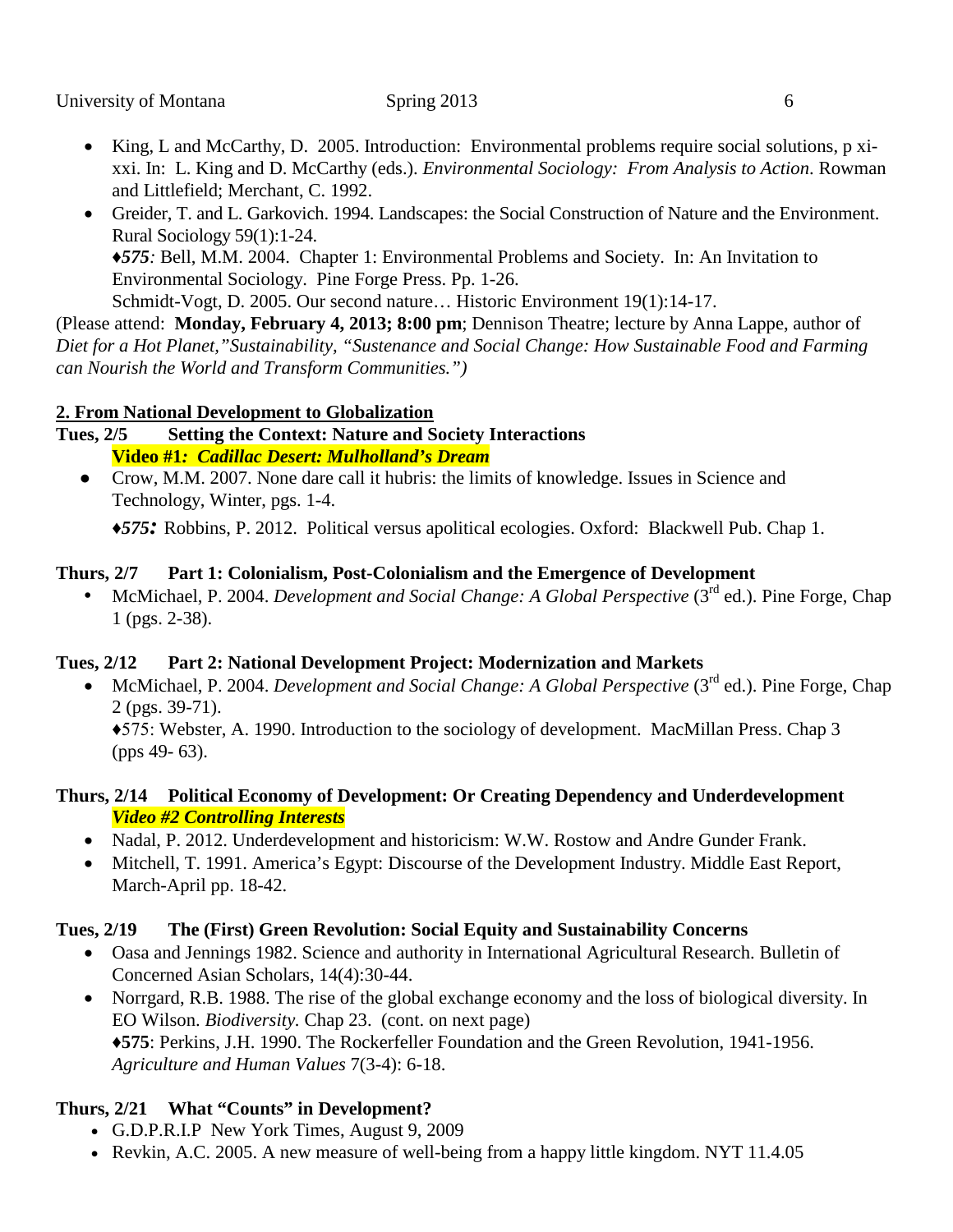## **Video #3:** *Who's Counting? Sex, Lies, and Global Economics*

## **Tues, 2/26 From Development to Globalization**

• McMichael, P. 2004. *Development and Social Change: A Global Perspective* (3rd ed.). Pine Forge and Sage, (pgs. 129-150; chap 5: 152-200). ♦**575** *Development and Social Change: A Global Perspective* (3rd ed.). Pine Forge and Sage, chap 7 (Pgs. 238-283)

*(If you can all please attend Evening Public Lecture*, Joy W'Njuguna, "Lessons from the World's Oldest Tea Farmer: Small scale farming and Kenya's Environmental Renaissance,," tonite at 7pm at the North Underground Lecture Hall.)

# **Thurs, 2/28 Population, Development and Theory/Review for Exam 1**

- Bell, M. 2004. Population and Development. Chap 4. In *An Invitation to Environmental Sociology* (2nd Ed). Pp. 78-104.
- Hardin, G. 1968. The tragedy of the commons. Science 162:1243-1248

## **Tues, 3/5 In class exam 1 – no blue books necessary**

## **3. Global Capitalism, Transantional Corporations and Environmental Change**

## **Thurs, 3/7 Privatizing Public Services: GM and the Rise of US Automobile Dependency**

• Greider, W. "Citizen" GE In J. Mander and E. Goldsmith. *The Case Against The Global Economy*. San Francisco: Sierra Club Books. Pp 323-334. **Video #4:** *Taken for a Ride*

# **Tues, 3/12 Forest Conflict in the US Pacific Northwest: Class, Corporations & Cultural Identity**

• Foster, John Bellamy. 1993. The limits of environmentalism without class: lessons from the ancient forest struggle in the Northwest. A Monthly Review/Capitalism, Nature, Socialism Pamphlet. ♦*575:* Kelly, E. and J. Bliss. 2009. Healthy Forests, Healthy Communities. Society & Natural Resources 22:519-537.

## **Thurs 3/14 Tropical Forest Change and Degradation: Root Causes versus Symptoms**

• Vandermeer, J. and I. Perfecto. 1995. Rethinking rain forests: biodiversity and social justice. Food First Backgrounder. Summer 1995 ♦**575**: Dove, M. 1993. A revisionist view of tropical deforestation and development. Environmental Conservation 20(1): 17-24, 56. **Class Exercise**: Mapping Drivers through Drawing a Concept Map

# **Tues, 3/ 19 Politics of Knowledge: Traditional Ecological Knowledge and Practice/TEKP**

• Berkes, F. 1999. Context of traditional ecological knowledge In: Berkes, F. 1999. Sacred Ecology, Taylor and Francis, pgs. 3-15. (cont. on next page) **Video #5***: Taking Root: The Vision of Wangari Maathai*

# **Thurs, 3/21 Environmental Justice: Race, Class and Gender**

• Taylor, D. 2005. American environmentalism: the role of race, class and gender in shaping activism 1820-1995 In: King, L. and D. McCarthy (eds.). 2005. Environmental Sociology: From Analysis to Action. Rowman and Littlefield Pub.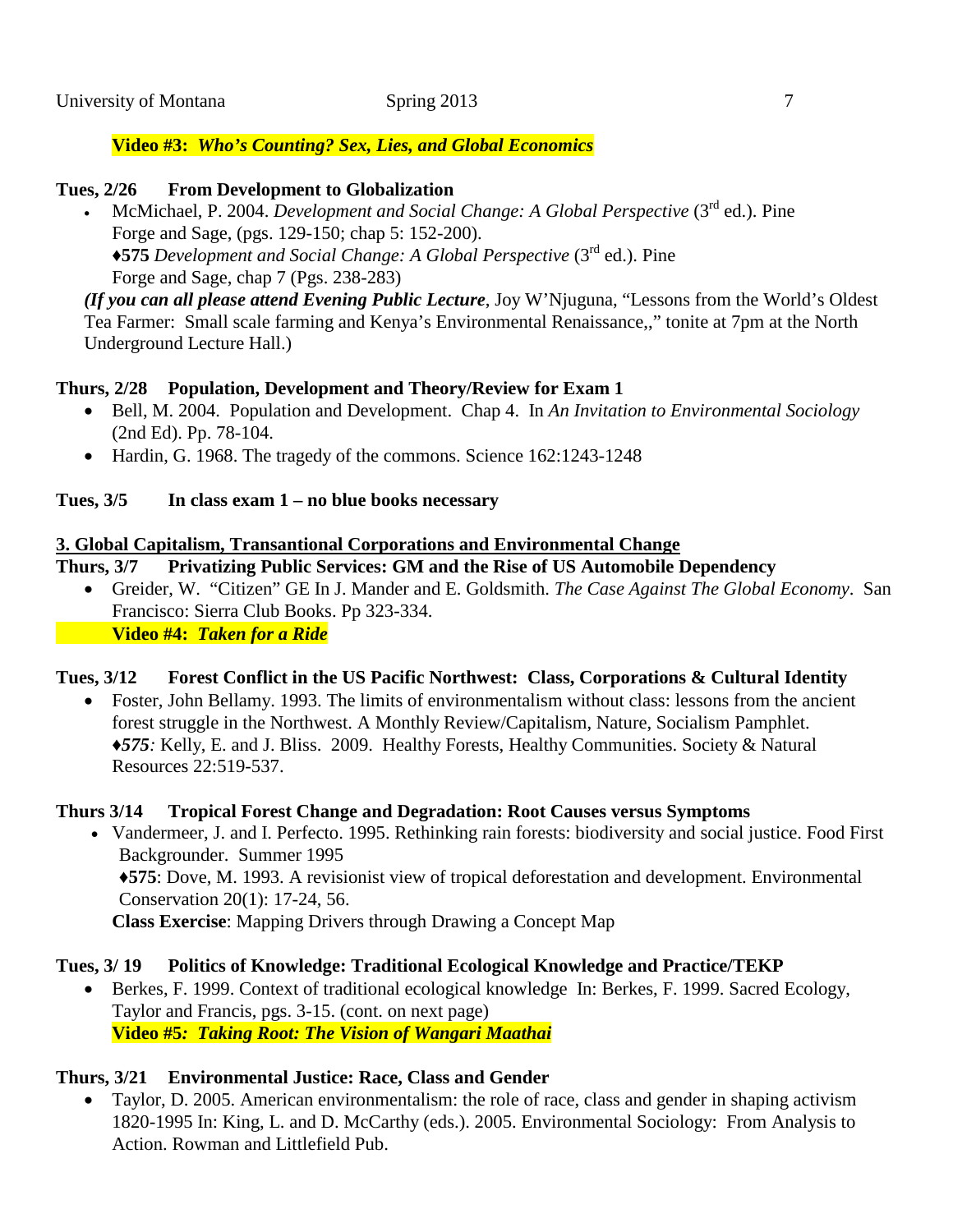Watch and Discuss: [http://www.thedailyshow.com/watch/mon-january-24-2011/bird-like-me\)](http://www.thedailyshow.com/watch/mon-january-24-2011/bird-like-me) **Class review for exam**

**Tues, 3/26 In class, Exam 2**

### **4. Sustainable / Resilient Futures**

*Review final paper guidelines/begin exploring a final paper topic*

### **Thurs, 3/28 Introducing Sustainable Development and Sustainability**

• Elliott, J.A. 2013. An Introduction to Sustainable Development. Ch.1 (p. 8-56) *♦575:* Adams, W.M. 2009. Origins of Sustainable Development In: W.M. Adams. Green Development  $3<sup>rd</sup>$  edition. Routledge. Chap 2

## **Spring Break Tues 4/2 and Thurs 4/4 – no class**

### **Tues, 4/9 Global Challenges of Sustainable Development (1) Global Climate Change, Resource Scarcity, Energy, Water**

• Elliott, J.A. 2013. An Introduction to Sustainable Development. Ch.2 (p. 57-77 top) (watch in class: [http://www.youtube.com/watch?v=f3\\_CYdYDDpk\)](http://www.youtube.com/watch?v=f3_CYdYDDpk)

### **Thurs, 4/11 Global Challenges of Sustainable Development (2) Population, Poverty, Inequality**

- Elliott, J.A. 2013. An Introduction to Sustainable Development. Ch.2 (p. 77-117)
- Stiglitz, J. E. 2013. Inequality is holding back the Recovery. NY Times, January 19, 2013. *♦575:* **skim** the special section from The Economist on *Global Inequality*

### **Tues, 4/16 Actors and Actions in Sustainable Development**

### *Abstract Due for Final Paper (submission by email ok; follow final paper guidelines)*

• Elliott, J.A. 2013. An Introduction to Sustainable Development. Ch.3 (p. 120-189)

### **Thurs, 4/18 Sustainable Livelihoods**

• Elliott, J.A. 2013. An Introduction to Sustainable Development. Ch.4, 5 (pgs. 249-301) *♦575***:** Holt-Gimenez, 2010. Food security, food justice or food sovereignty? Food First Backgrounder  $16(2)$ : 4 pgs

#### **Tues, 4/23 "Damning Health:" Women, Work and Health in the Context of Social and Ecological Change in the Indian Himalayas-** Guest lecture, Laura Caplins Bosak(TA)

• TBA

### **Thurs, 4/25 Wilderness, Working Landscapes and the Politics of Parks/Protected Areas**

- Adams, W.M. The Politics of Preservation. In: W.M. Adams. Green Development. 3<sup>rd</sup>ed.Routledge. chap 10
- Chapin, M. 2004. A Challenge for Conservationists. World Watch. November/December. World Wildlife Fund Response, Retrieved Aug 15, 2006 from [http://www.loe.org/thisweek/041217World\\_Wildlife\\_Fund\\_Response.doc](http://www.loe.org/thisweek/041217World_Wildlife_Fund_Response.doc) The Nature Conservancy response, Nov. 3, 2004